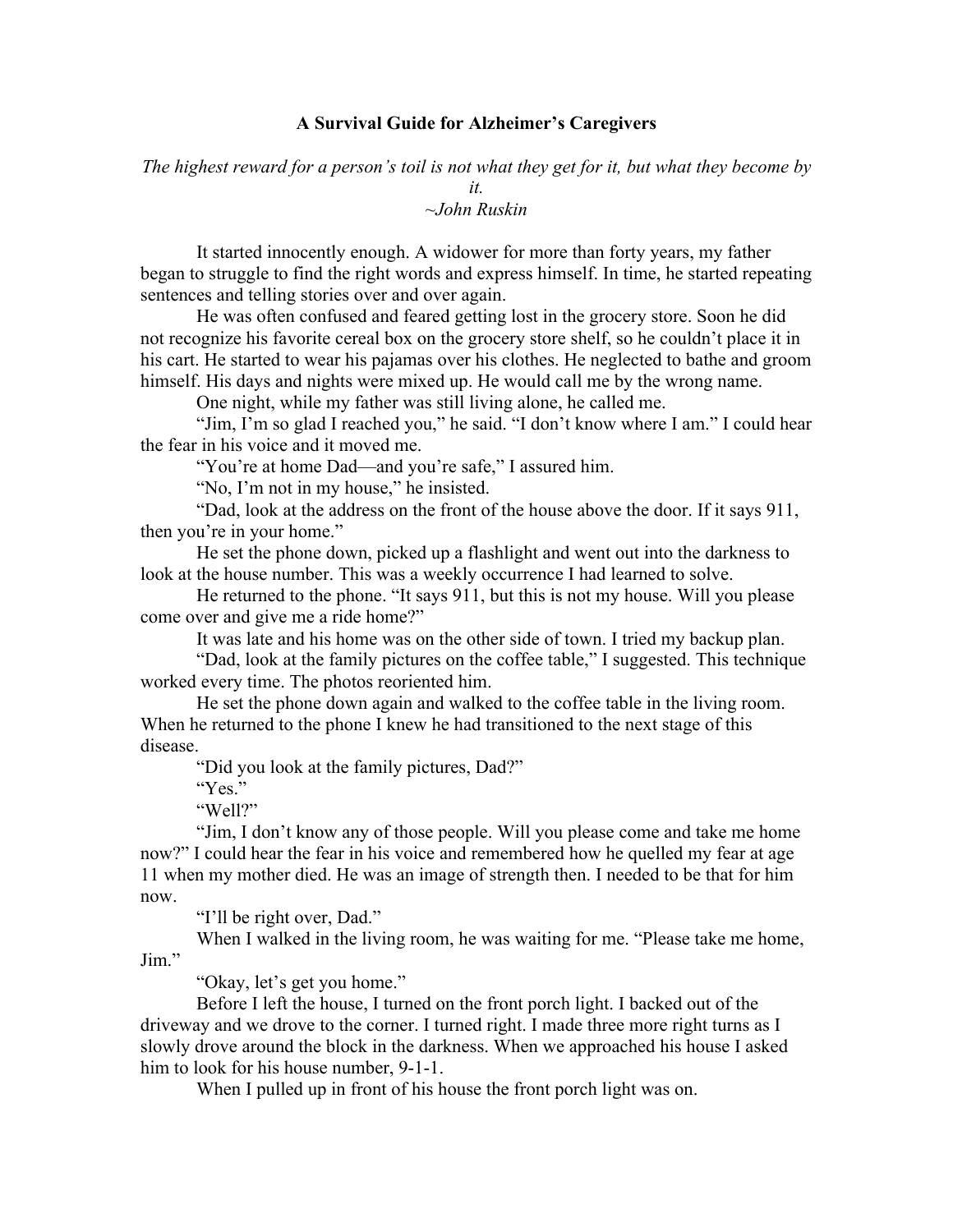"Can you see that house number, Dad?"

"9-1-1. That's it!" he said. I could sense his relief.

I walked him in to reorient him. He thanked me profusely; relieved to know he was home again.

As I started to return home I knew the time had come to admit him to an assisted living center.

My father spent several years in an assisted living facility for people with Alzheimer's. My siblings and I visited him nearly every day.

Alzheimer's is a long road for both the person with the disease and the family. Yet, I learned there is no higher honor than to serve a loved one during their time of greatest need. My father raised his six children alone. He did it with unconditional love, enviable patience, quiet strength, and an enduring sense of duty. It was our privilege to return the favor.

To care for someone with Alzheimer's you must be ready for the long haul. My five siblings and I learned how to cope and find hope in this arduous journey. Here is what we learned. I call them "The Ten R's." I think of them as a survival guide for Alzheimer's caregivers, and they may help you.

1. Reach out. After an Alzheimer's diagnosis, fear and uncertainty overwhelm you. To combat both, you need to reach out and get more information. Learn as much as you can, because knowledge is power. A deeper understanding of what you're up against not only helps you cope, but it also helps conquer fear. Contact the Alzheimer's Association in your area for seminars that will teach you valuable information to prepare you for this journey.

2. Rotate responsibility. Divide and conquer. If possible, share responsibility for caregiving with siblings or extended family members. The point is, don't carry this burden alone. If there are no siblings nearby, consider hiring a visiting nurse or senior's organization that specializes in home care for seniors. Two of my five siblings, Kathii and Joanie, along with her husband Ron, provided vital emotional support from their home across the country. Avoid isolation. You will need help, if not physically, emotionally.

3. Roll with the punches. People with Alzheimer's often make inaccurate statements as they draw from malfunctioning memory banks. Don't make the mistake I made and correct them. They will wear you out correcting you. Instead, roll with the punches.

4. Release your frustrations. Confide in a friend or another loved one. Alzheimer's is frustrating for everyone involved. Vent. Lean on a friend. It's been said that friends multiply our joy and divide our sorrow. Share your pain.

5. Restore your perspective. Take a vacation. Find a way to get away from your caregiving routine. Easier said than done, but at least take a mini-vacation so you can restore your perspective, recalibrate your life, and come back refreshed and recommitted to the journey.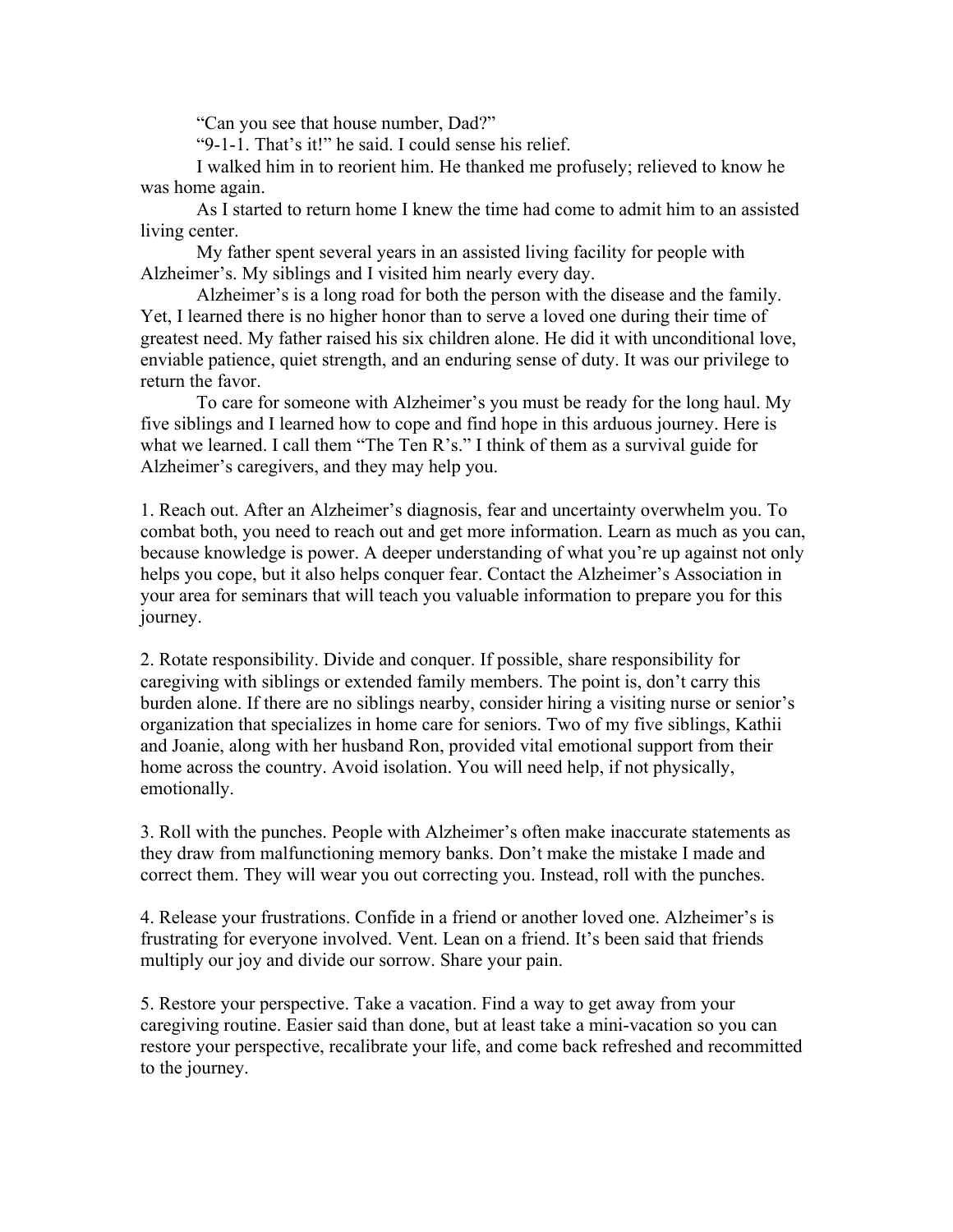6. Remember who they "were." During the emotional strain and long course of care you can lose sight of who you're caring for. When I became exhausted, I could see my father as a needy old man. An angry old man. A forgetful and combative old man. If I could feel this way under duress, how would the caregivers at the Alzheimer's facility feel about him?

When his disease advanced to the stage where he had to be admitted to a specialized care facility, my five siblings and I set up a meeting with the entire staff of caregivers. The goal was to paint a picture of who my father "was" so they could appreciate who he "is." We shared photographs and stories of how he was the single parent of six children, a decorated Marine in World War II who fought at Iwo Jima, a cost accountant for the Chrysler Corporation, and a man so devoted to his wife and children that he never gave himself permission to remarry.

All six of his children painted a picture of who our father was—and who he is now. At the end of our presentation, the entire staff was in tears. Facility management later recommended that families admitting new residents introduce their loved ones to the staff in a similar way so they would "make a deep emotional connection with each new resident."

7. Rest. You must rest. This journey is long, hard, emotional, and exhausting. Find quiet moments to retreat and rest. Rest will restore your energy and, more importantly, your courage to tackle the next day. Listen to music, watch TV, or read. Reading a book like this one can help you recharge, relax, and feel less alone.

8. Rebound. If you make a mistake, learn to rebound. You are in uncharted waters. Your mistakes may irritate a loved one who is now prone to anger or combativeness. Accept mistakes and move on. Don't live with guilt if you admit your loved one to specialized nursing care before he or she is ready to go. They are never ready. And although they depend on you to make this call on their behalf, they may severely criticize you when you do.

When my father had to be admitted to an Alzheimer's facility, we decorated his room with familiar things and brought him there to visit for a few weeks. We told him this was his new apartment. Our hope was he would become comfortable and familiar with his room so when we moved him permanently it would not be traumatic for him and he would adjust quickly.

Our family selected the moving day together. We all had a role to play. My brother, Bob, took him out to lunch. Mary, Chris and his wife Sue, and I pulled up with a trailer and loaded his bedroom furniture and enough belongings to fit in the single room. We hung his pictures and set up his furniture. Bob brought him to the facility a few hours later.

My father's reaction? He was furious. He looked at me, insinuated that he had been deceived and accused me of being the "ringleader." My throat tightened when he suggested that I betrayed him.

My father and I were very close all my life so for him to feel I betrayed him cut me to the core. It was times like these I reminded myself that my father's accusations were "the disease talking." During this journey it is important to know the difference between when your loved one is talking and the disease is talking.